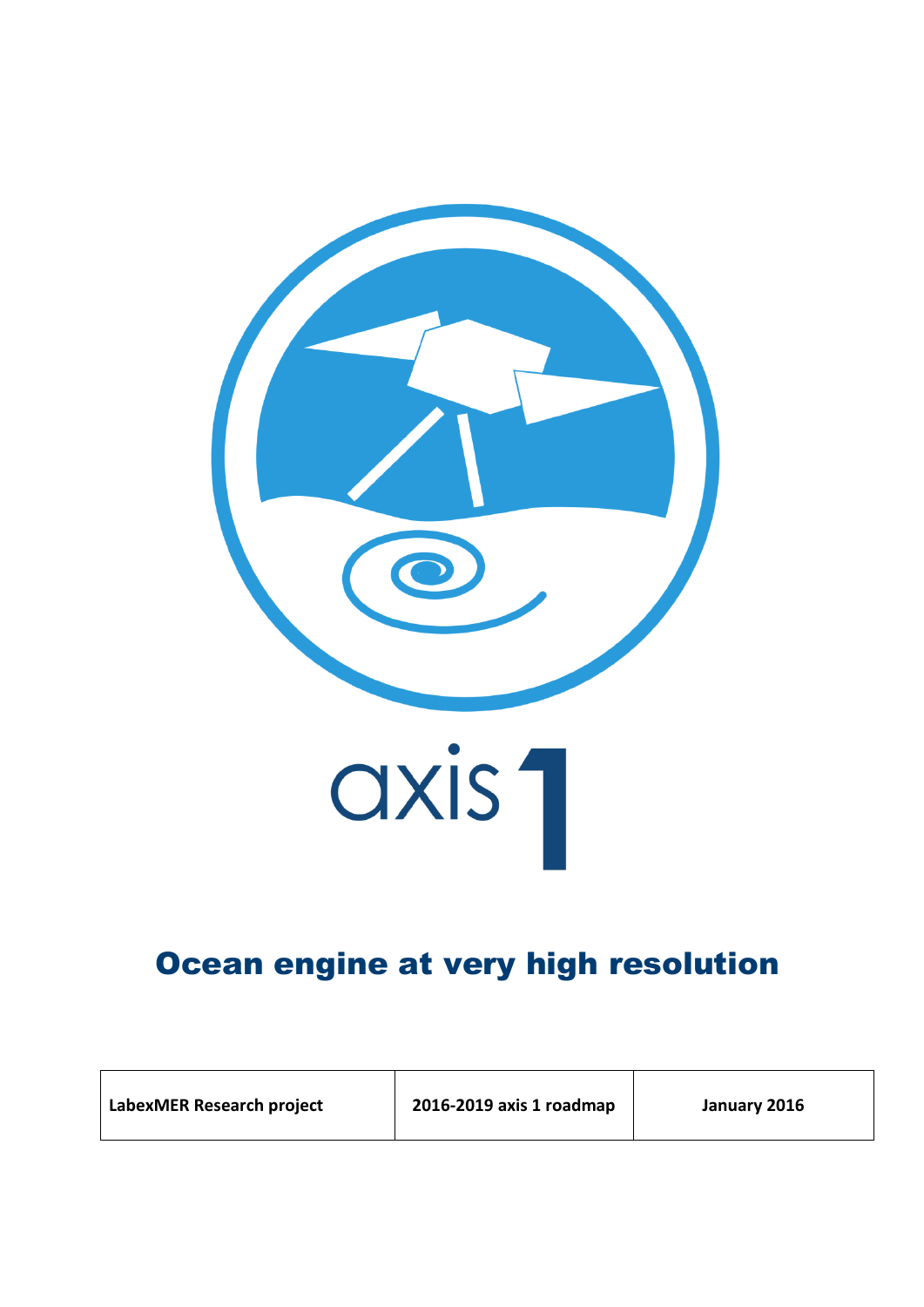

### **AXIS 1 2016 – 2019 ROADMAP**



| 2. |      |  |
|----|------|--|
|    | 2.1. |  |
|    |      |  |
|    | 2.3. |  |
|    |      |  |
|    | 2.5. |  |
|    |      |  |
|    |      |  |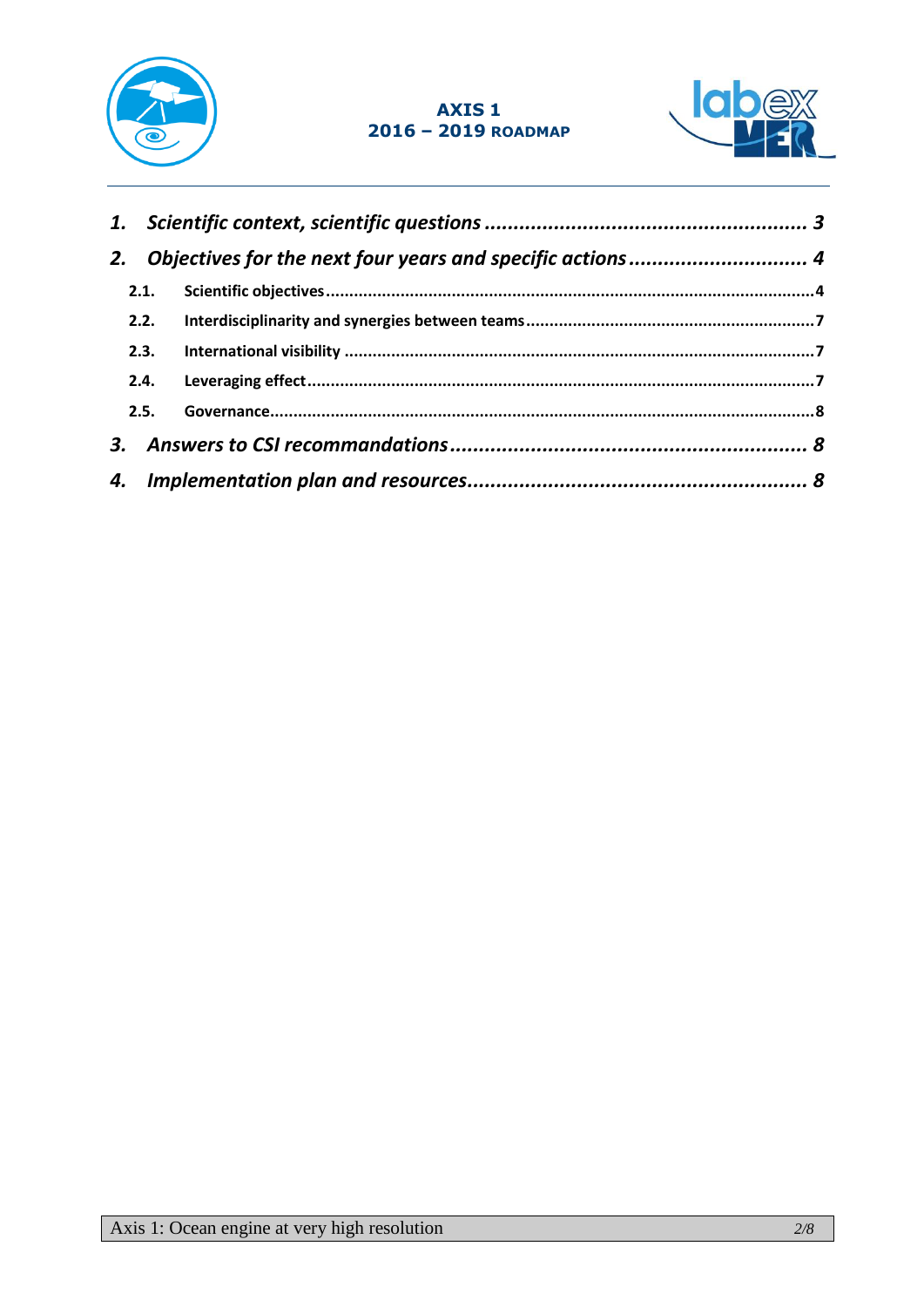

# Ocean engine at very high resolution

**Coordinators:** Phase 2: Clément de Boyer Montégut, Aurélien Ponte Phase 1: Patrice Klein, Bertrand Chapron

#### **List of participating laboratories:**

- LOPS UMR 6523 (Laboratoire d'Océanographie Physique et Spatiale), Ifremer, UBO, CNRS/INSU, IRD
- LEMAR UMR 6539 (Laboratoire des sciences de l'Environnement MARin), UBO, CNRS, Ifremer, IRD
- GM (Laboratoire de Géochimie et de Métallogénie), Ifremer

# <span id="page-2-0"></span>**1. SCIENTIFIC CONTEXT, SCIENTIFIC QUESTIONS**

Ocean dynamics is driven by motions involving a large range of scales from 10,000 km to a few meters and even a few centimeters. Geostrophic eddies (with diameters ranging from 100 km to 300 km) however are known to capture almost 80% of the total kinetic energy (KE) of the flow and are the fundamental building blocks of the Ocean Weather. Smaller scales on the other hand were assumed for a long time to have almost no impact on these eddies and larger scales, except as a sink of kinetic energy.

A new vision of the ocean dynamics has however emerged in the last ten years thanks to high resolution numerical simulations. It highlights that oceanic scales from 100 km down to 1 km (also called sub-mesoscales) have a strong dynamical impact – in terms of source of kinetic energy - on mesoscale eddies (100-300km) and larger scales. This impact is mostly explained by the strong vertical velocity field associated with sub-mesoscales, a new characteristic highlighted by recent studies. This new vision emphasizes the existence of a much richer variety of energy pathways, or "dynamical regimes" strongly related to sub-mesoscales: depending on the season and on the region, sub-mesoscale impact leads to increase the total eddy kinetic energy by a factor of two. Other consequences of this intense small scale activity are that sub-mesoscales significantly enhance the 3D dispersion of any tracers and strongly affect physical-biological interactions and the ocean biodiversity.

These major advances point to the need for more repeated global observations at finer space and time scales than is presently available with conventional altimeters, which is a real challenge. Wide-swath altimeters such as SWOT (expected to be launched in 2020) should meet this challenge. The next generation of super-computers (exascale machines) should also allow to better understand the scale interactions implying sub-mesoscales in the global ocean. Such space and numerical observations may confirm or infirm present results, but they certainly will lead to surprising and startling discoveries not predicted.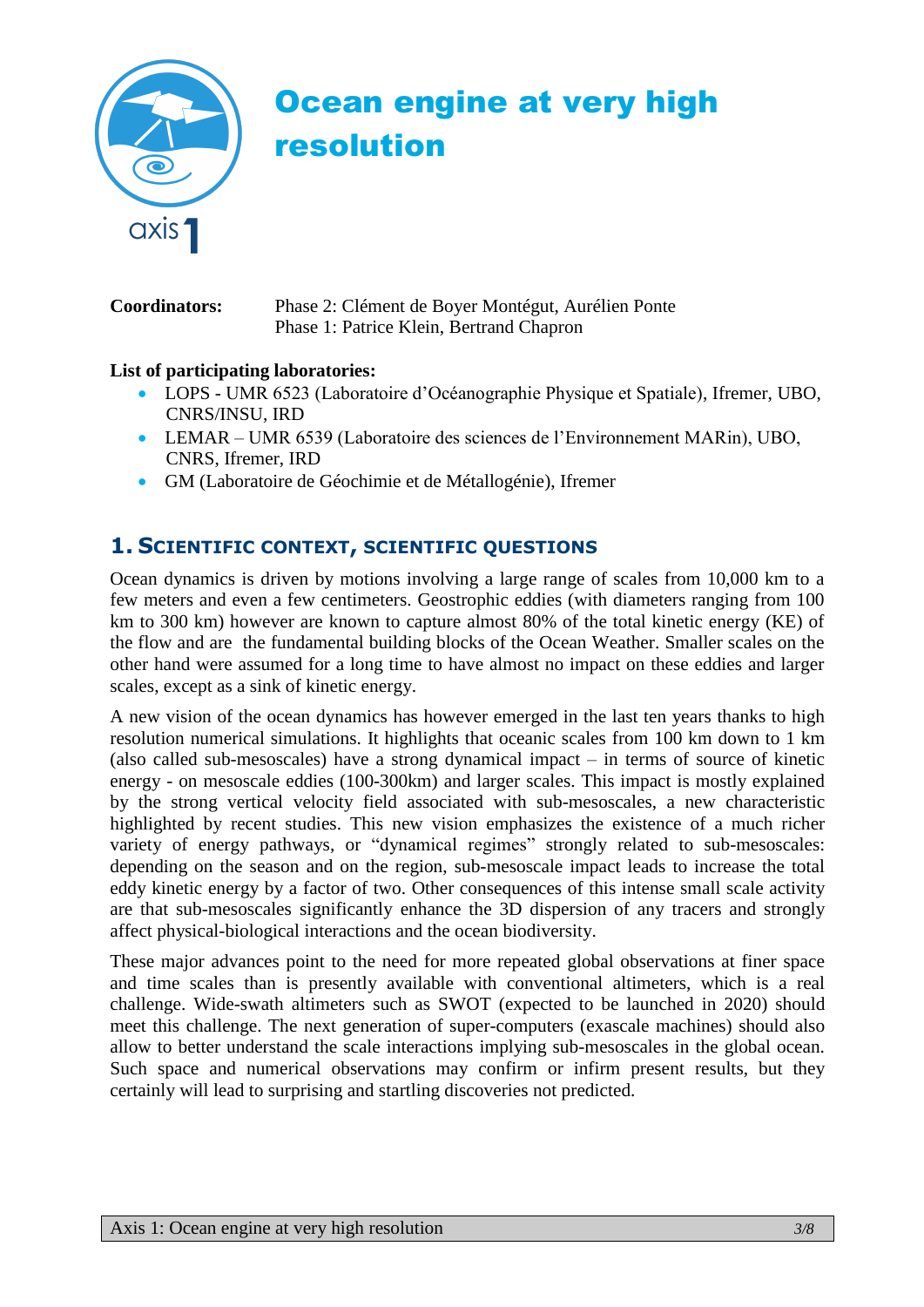



Axis 1 of LabexMER has been, in the last five years, one of the main world contributors to this breakthrough concerning the sub-mesoscale impacts on the ocean dynamics. In that context it has used an integrated approach (new observations, theory, frontier numerical simulations) to elucidate the interaction between the ocean gyre scales, mesoscales and smaller scales (filaments, internal waves), and quantify energy pathways that connect small and large ocean scales. This approach principally relies on Geophysical Fluid Dynamics frameworks and innovative methods of analysis of frontier satellite and/or in situ observations. Within this context, our Axis 1 received a very positive evaluation from the CSI for its phase 1 activities. A summary is the following : *« At the onset of Phase 1, many of the worldwide leaders in this field were already working at labs located near Brest, but clearly the LabexMER umbrella and funding have served as a catalyst to create increased synergy and collaboration between these and new individuals, and their respective laboratories, together with PhD candidates or postdocs. This critical mass of highly qualified scientists has led to very impressive results, some of which have already been widely published at the highest level… It is clear that this work, which involved many collaborations and frequent exchanges with groups that are also international leaders in this field (e.g., NCAR, NASA, JPL, NOAA), is of the highest international standards and visibility. This work has stimulated mobility, within Europe and beyond, of both early career and confirmed researchers… Moreover, on the educational and training sides, a number of very successful workshops were organized by this axis. All of the above-listed achievements well fulfill objectives of excellence set by LabexMER. We can only encourage this axis to continue their good work during phase 2.»*

Accordingly, our axis plans to closely follow the integrated approach, based on very high resolution observations (numerical, in-situ and from space), that led to its success during phase 1. This includes a continued emphasis on exploratory on-going research projects and strongly relies on the existing very active international context.

# <span id="page-3-0"></span>**2. OBJECTIVES FOR THE NEXT FOUR YEARS AND SPECIFIC ACTIONS**

# <span id="page-3-1"></span>**2.1. SCIENTIFIC OBJECTIVES**

The main CSI recommendation for axis 1 is to continue developing our on-going projects on the Ocean at Very High Resolution using the same scientific approach as that followed during phase 1. We plan to follow this recommendation. Two scientific objectives will mostly continue as during phase 1. Others have been added or have evolved thanks to the work achieved during phase 1. An example of such evolution is the new pluridisplinary scientific objective related to physical-biological interactions which will be significantly developed during phase 2.

#### **i. Objectives maintained**

*1 - Impact of fine oceanic scales on mesoscale eddies and larger scales in realistic simulations at very high resolution.* 

Again, the purpose of this objective is to explore the dynamical regimes within an oceanic basin (such as the North Atlantic and North Pacific Oceans) that exist because of the impact of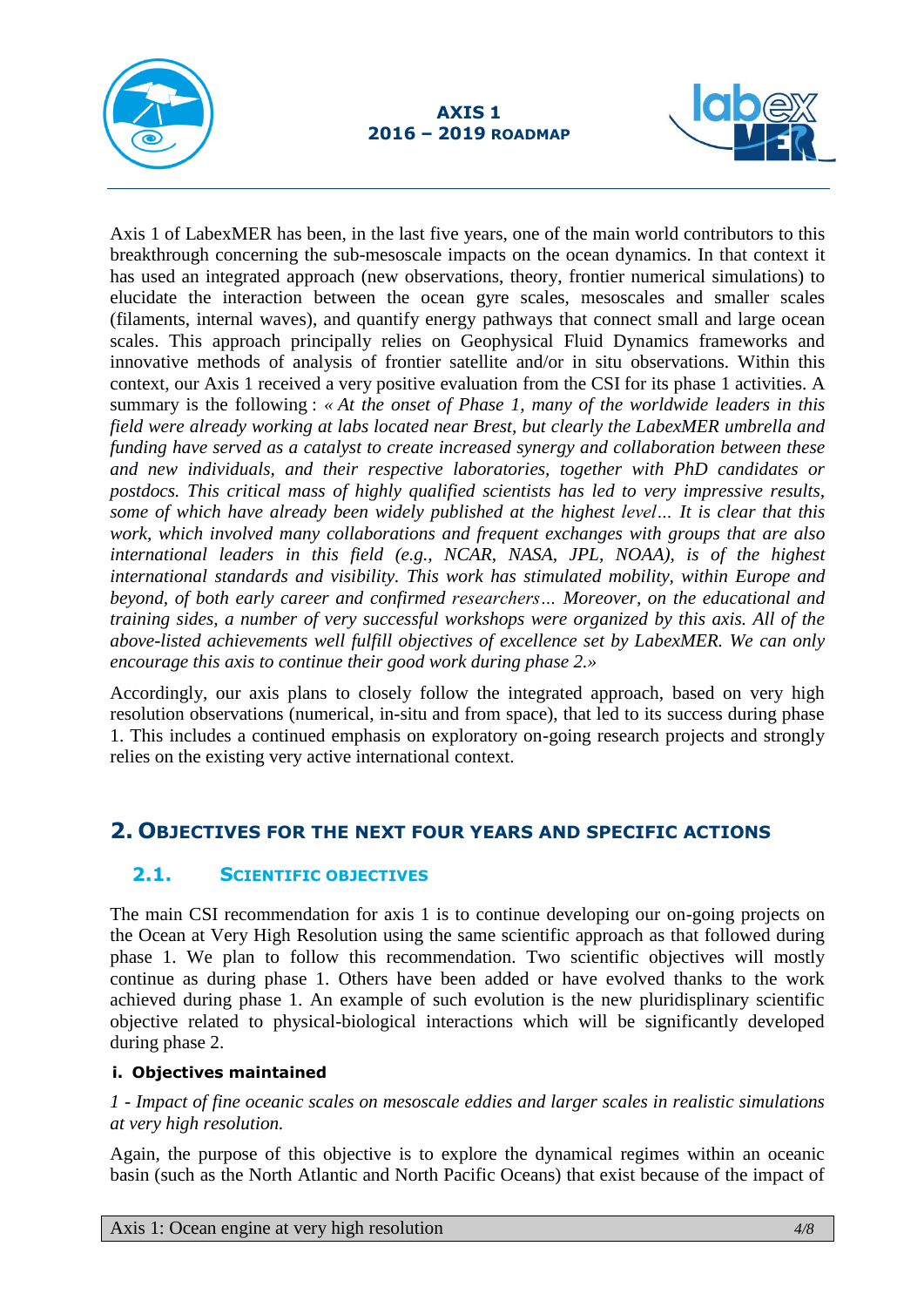



fine oceanic scales. This exploration will rely on numerical simulations at very high resolution that are presently performed in Japan, in the US and in France. This emphasizes the strong international context of this objective (involving JAMSTEC, Caltech/JPL and the LabexMER).

#### *2 - Ouflows dynamics of marginal seas*

This activity relies on ambitious experimental campaigns and high resolution numerical modeling. Its main objectives consists in estimating the impact of submesoscale structures to oceanic salt sources (cf axis summary)

#### **ii. New or evolving objectives**

#### *1 - A major contribution to the future international space mission SWOT*

SWOT is a new generation altimeter with a resolution ten times higher than conventional altimeters. This joint mission NASA-CNES (at a cost of one billion dollars) will estimate sources and transfers of energy between oceanic scales in the first 1000 meters below surface whereas conventional altimeters allow only to map kinetic energy at the ocean surface. This is a major breakthrough whose impact on the physical-biological interactions, air-sea interactions, 3D tracers dispersion (or pollutants) and on the energy balance of the oceans are priceless. Several members of the axis 1 of LabexMER (including the LOS and LPO) are leaders of this international mission. One of our important contributions to SWOT will be to develop reconstruction methods of the 3D dynamic in the first 1000 meters below surface based on high resolution satellite data and in situ data of the interior ocean (either climatological data or low resolution). These methods will be based on the numerical results previously mentioned and on concepts of Geophysical Fluid Dynamics.

#### *2 - Physical - biological interactions.*

A first attempt to estimate the impact of very fine oceanic scales on physical - biological interactions from observations from sensors installed on sea Elephants was successful. We plan to explicitly incorporate this scientific component in our axis and take the co-leadership with axis 2. This objective will be carried out by several researchers of LPO, LOS and LEMAR and will benefit from the hiring of Fanny Chenillat thanks to a Labex postdoctoral fellowship. It will be achieved in collaboration with axis 2. The main issues concern the impact of very fine oceanic scales on higher trophic levels. This approach is relatively new and stands out from studies done elsewhere on the impact of fine scales on primary production.

#### *3 - Experimental investigations of oceanic fine scales*

This topic was initiated during phase 1 through a workshop organized at the end of 2012. Laboratories such as LPO benefit from strong teams for the technical support of at sea experiments and several researchers motivated by the prospect of leading experiments dedicated to the observation of oceanic fine scales. Such experiments require innovative platforms of observations as well as a strategy radically orthogonal to classical strategies. We propose to carry efforts in order to identify and characterize such platforms and strategies and take the international leadership on the development of experimental observations of oceanic fine scales. This would be achieved with the partnership of other national teams (LOCEAN) as well as international teams (University of Sendai, Japan). The long term goal is to prepare our active participation in the future grand experimental campaigns that will take place in the context of the launch of the SWOT satellite mission (2020-2021)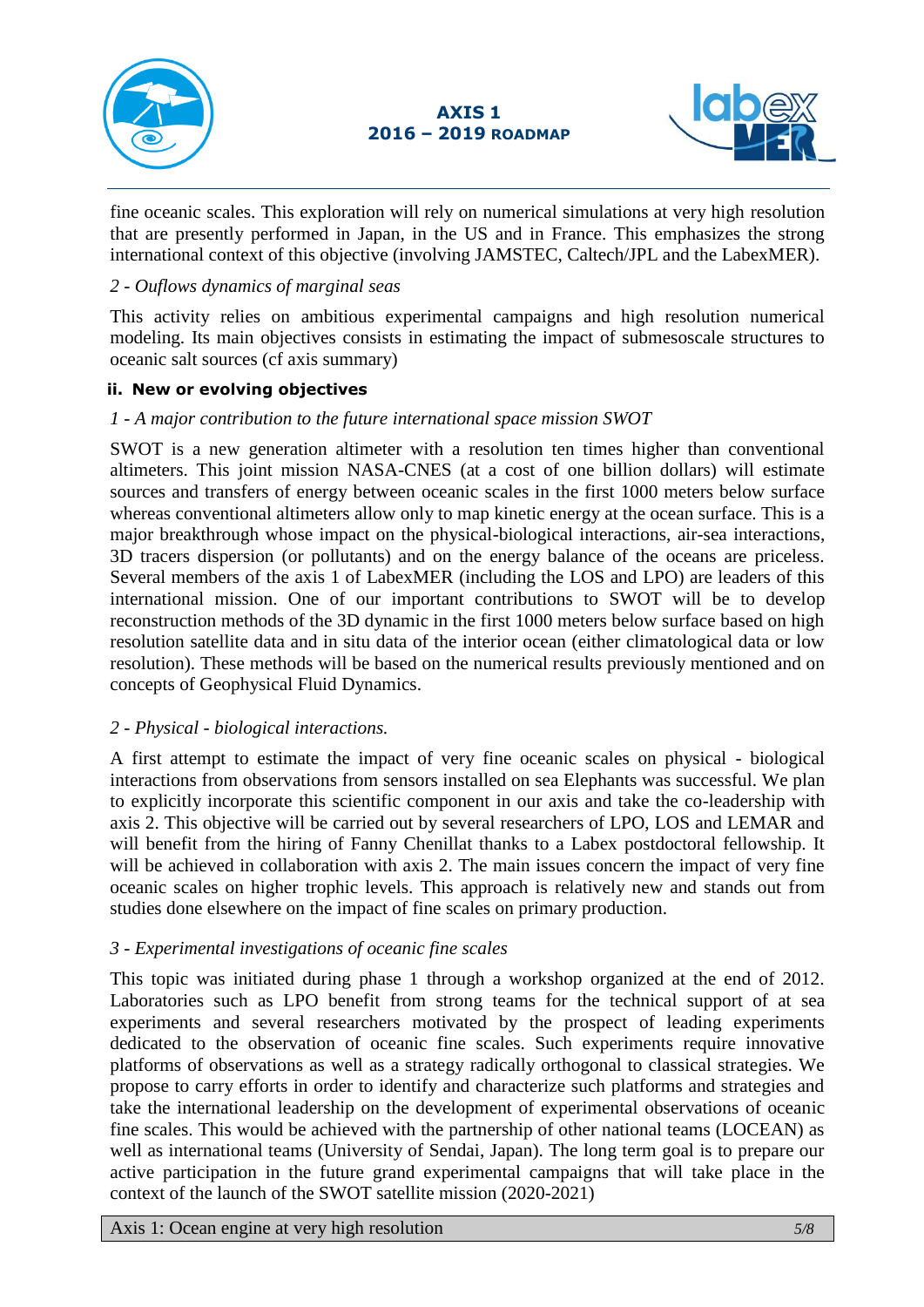



#### *4 - Air - Sea Interactions at very fine scales*

This theme emerged during Phase 1 and has a two main objectives. On one hand it aims at improving our fundamental understanding of the multi-way coupling between the ocean circulation (mesoscale/submesoscale), surface gravity waves, and the lower atmosphere at scales lower than a couple of hundreds of kilometers. This includes efforts towards improved quantifications of air-sea fluxes of momentum and tracers as well as of the impact that this coupling could have on both longer and shorter space and time scales. The second and very original objective of the theme is to possibly build on this refined representation of the oceanatmosphere system to use available and future very high-resolution satellite data, especially new sea surface roughness measurements, to improve our understandings of fine-scale physical processes near meso- and sub-mesoscale fronts. This theme has become quite mature over the course of phase 1 and currently relies on ocean-atmosphere coupled regional simulations at very high resolution in a non-hydrostatic framework of type "L.E.S" (Large Eddy Simulation). It benefited and will continue to benefit from the unique gathering of expertise in ocean/wave/atmosphere dynamics present at the LOPS which is unique in France. The chair of excellence for our axis that started this year (2015) will allow to develop this theme further during phase 2. Finally, axis 7 has a related scientific objective ("Atmospheric flows and their coupling with conditions at free surface") that focuses on smaller spatial scales and collaborations between axis 1 and 7 with via use of common numerical tools will provide a leveraging effect.

#### *5 - World Atlas of sub-mesoscale turbulence.*

This is a very recent and original initiative whose goal is to work toward the realization of a world atlas of submesoscale turbulence. The atlas envisioned would rely on high-resolution spatial data (e.g. SAR, SST) as well as on in situ (Argo) data and should provide for the first time in the world a quantitative description of the ocean at spatio-temporal scales previously impossible to reach (sub-mesoscale). The atlas woud map the intensity and seasonality of the sub-mesoscale turbulence and would constitute an invaluable tool in order to validate realistic simulations which are been performed more and more often these days.

### *6 - Dynamical interaction between submesoscale and topography*

This activity was initiated recently and benefited from cooperation with axis 3. It is also currently the topic an ANR accepted in 2014. The goals are to better understand the impact of the interactions between submesoscale structures with topography on mixing and dissipation in the abyss.

#### *7 - Distinguishing balanced and unbalanced motions in high resolution oceanic observations*

This is yet another recent activity developed by axis 1, which aims at providing original methods for the analysis of high resolution satellite observations of the ocean surface. Multiple processes (e.g. balanced motions such as mesoscale/submesoscale structures, and unbalanced motions such as internal waves) simultaneously contribute to these observations and the disentanglements of their relative contributions is of paramount importance to missions such as SWOT. The proper reconstruction of the three-dimensional ocean dynamics is at stake if such separation cannot be performed.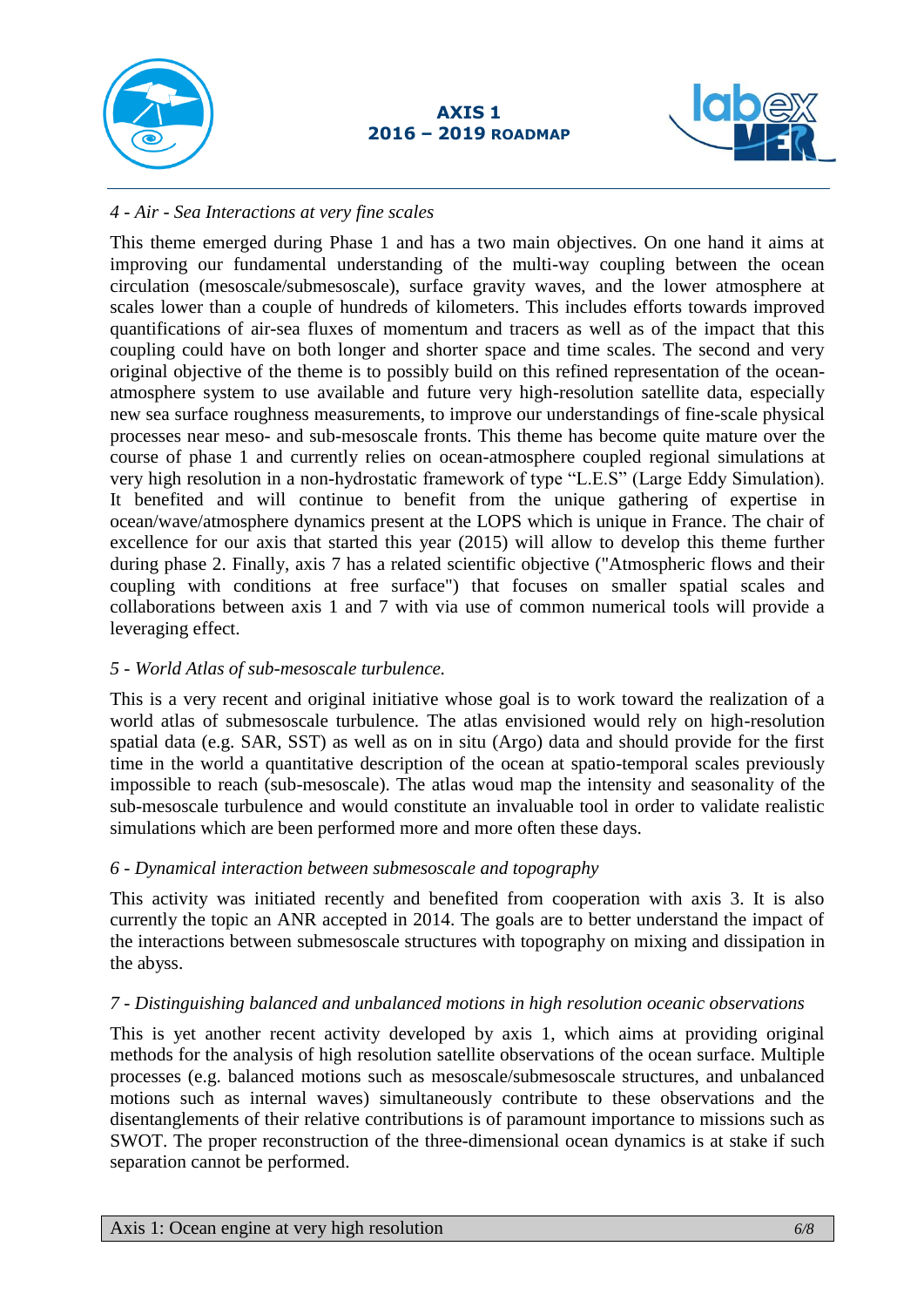



#### <span id="page-6-0"></span>**2.2. INTERDISCIPLINARITY AND SYNERGIES BETWEEN TEAMS**

Our objective is to develop the strong potential present on the Brest oceanographic scene in terms of high resolution. One aspect of our prospective thus concerns the maturity of the activity related to bio-physical interactions in which researchers from LEMAR will be involved. Another aspect deals with education and the mentoring of Ph.D and postdoctorates for which an effort will be made during phase 2. Purely scientific brainstormings and informal seminars will gather scientists from axis 1 and will be conducted on a monthly basis.

### <span id="page-6-1"></span>**2.3. INTERNATIONAL VISIBILITY**

Our axis has a widely recognized international visibility (see report of the International Scientific Committee). This results from numerous international collaborations as well as from the workshops that have been organized by axis 1.

Among the formal collaborations, we must mention the M.O.U IFREMER-JAMSTEC (Earth Simulator) that has enabled us for nearly ten years to make significant progress on the impact of fine oceanic scales on the larger scales.

In addition, several members of our axis are driving forces of the Science Definition Team SWOT which will be transformed into Science Team in 2016.

The new chair of excellence obtained by our axis (which the holder is Jeroen Molemaker) should lead to future international collaborations including with UCLA in Los Angeles (USA) and the University of Miami (USA) through the future in-situ experience "CARTHE" to be held in the Gulf of Mexico in 2016 and 2017.

In the future we want to strengthen the links between our axis and institutes located in Pasadena (University of Caltech and JPL (NASA)) in the USA. This could result in the exchange of students and post-docs formalized through the signing of a MOU.

An emphasis (see budget) will be put on the organization of workshops in frontier areas relevant to axis 1 (e.g. a workshop about high resolution global simulations is planned for March 2016).

### <span id="page-6-2"></span>**2.4. LEVERAGING EFFECT**

The activities of our axis should have a catalyst and leveraging effect to create a synergy and collaborations between Brest teams and national and international teams working on the same theme. We previously cited international teams that will be involved. On a national level, our axis should serve as leverage to structure activities around the fine oceanic scales particularly with our colleagues from IPSL (Paris) with whom we work for over ten years. This may result in a formal agreement between the LabexMER and the IPSL Labex. The latter is particularly favorable to this rapprochement.

Another leveraging effect of our axis concerns cooperation with Labex from other disciplines, especially with the Labex CominLabs and the Labex Lebesgues (via the SEACS inter-Labex project.